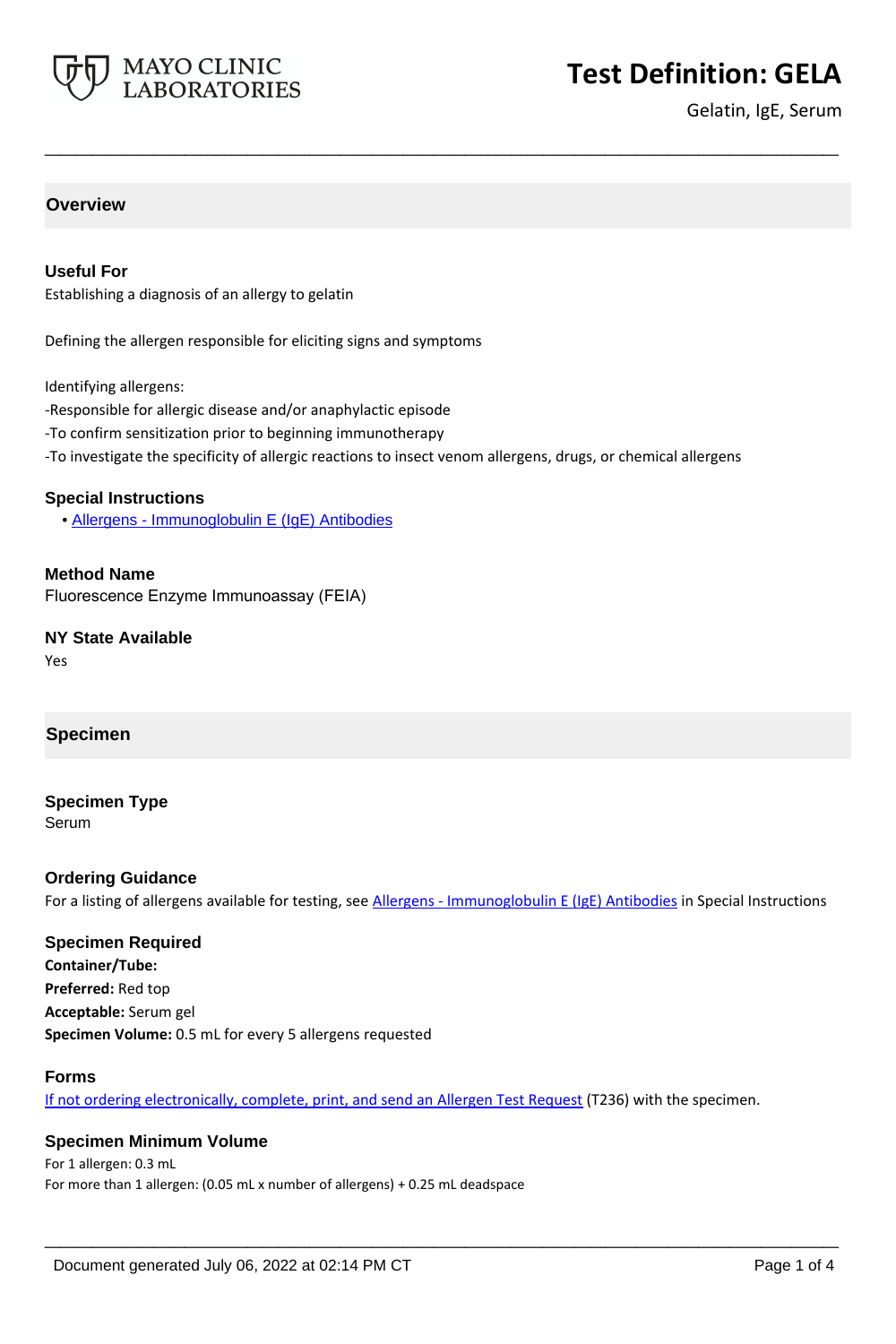

### **Reject Due To**

| Gross hemolysis | OK |
|-----------------|----|
| Gross lipemia   | OK |

**\_\_\_\_\_\_\_\_\_\_\_\_\_\_\_\_\_\_\_\_\_\_\_\_\_\_\_\_\_\_\_\_\_\_\_\_\_\_\_\_\_\_\_\_\_\_\_\_\_\_\_**

### **Specimen Stability Information**

| <b>Specimen Type</b> | <b>Temperature</b>       | <b>Time</b> | <b>Special Container</b> |
|----------------------|--------------------------|-------------|--------------------------|
| Serum                | Refrigerated (preferred) | 14 davs     |                          |
|                      | Frozen                   | 90 days     |                          |

## **Clinical & Interpretive**

## **Clinical Information**

Clinical manifestations of immediate hypersensitivity (allergic) diseases are caused by the release of proinflammatory mediators (histamine, leukotrienes, and prostaglandins) from immunoglobulin E (IgE)-sensitized effector cells (mast cells and basophils) when cell-bound IgE antibodies interact with allergen.

In vitro serum testing for IgE antibodies provides an indication of the immune response to allergen(s) that may be associated with allergic disease.

The allergens chosen for testing often depend upon the age of the patient, history of allergen exposure, season of the year, and clinical manifestations. In individuals predisposed to develop allergic disease(s), the sequence of sensitization and clinical manifestations proceed as follows: eczema and respiratory disease (rhinitis and bronchospasm) in infants and children less than 5 years due to food sensitivity (milk, egg, soy, and wheat proteins) followed by respiratory disease (rhinitis and asthma) in older children and adults due to sensitivity to inhalant allergens (dust mite, mold, and pollen inhalants).

#### **Reference Values**

| <b>Class</b>  | IgE kU/L      | Interpretation    |
|---------------|---------------|-------------------|
| 0             | < 0.35        | Negative          |
| 1             | 0.35-0.69     | Equivocal         |
| $\mathcal{P}$ | $0.70 - 3.49$ | Positive          |
| 3             | 3.50-17.4     | Positive          |
| 4             | 17.5-49.9     | Strongly positive |
| 5             | 50.0-99.9     | Strongly positive |
| 6             | $>$ or =100   | Strongly positive |

Reference values apply to all ages.

#### **Interpretation**

Detection of IgE antibodies in serum (Class 1 or greater) indicates an increased likelihood of allergic disease as opposed to other etiologies and defines the allergens that may be responsible for eliciting signs and symptoms.

**\_\_\_\_\_\_\_\_\_\_\_\_\_\_\_\_\_\_\_\_\_\_\_\_\_\_\_\_\_\_\_\_\_\_\_\_\_\_\_\_\_\_\_\_\_\_\_\_\_\_\_**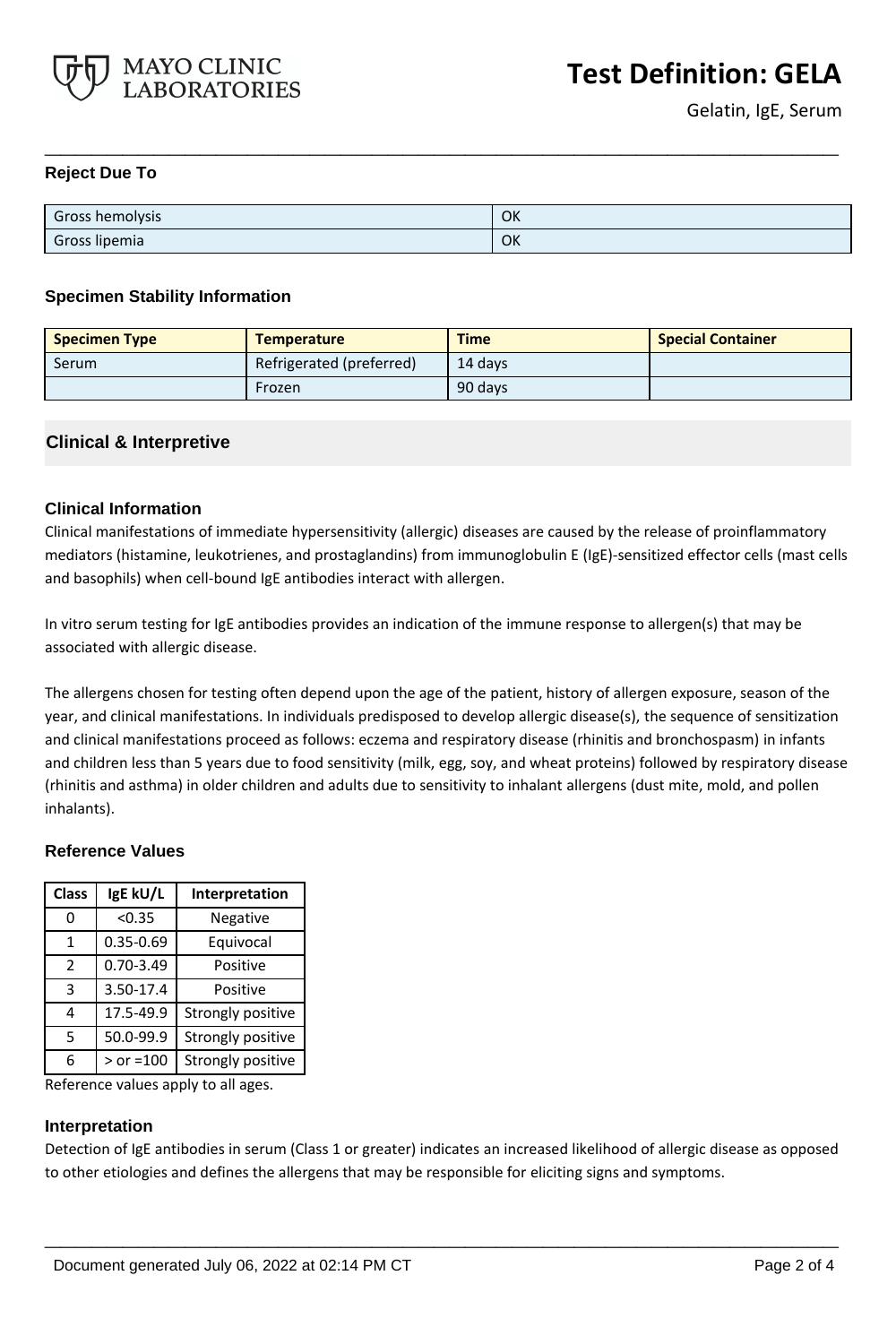

# **Test Definition: GELA**

Gelatin, IgE, Serum

The level of IgE antibodies in serum varies directly with the concentration of IgE antibodies expressed as a class score or kU/L.

**\_\_\_\_\_\_\_\_\_\_\_\_\_\_\_\_\_\_\_\_\_\_\_\_\_\_\_\_\_\_\_\_\_\_\_\_\_\_\_\_\_\_\_\_\_\_\_\_\_\_\_**

## **Cautions**

Testing for IgE antibodies is not useful in patients previously treated with immunotherapy to determine if residual clinical sensitivity exists, or in patients in whom the medical management does not depend upon identification of allergen specificity.

Some individuals with clinically insignificant sensitivity to allergens may have measurable levels of IgE antibodies in serum, and results must be interpreted in the clinical context.

False-positive results for IgE antibodies may occur in patients with markedly elevated serum IgE (>2500 kU/L) due to nonspecific binding to allergen solid phases.

## **Clinical Reference**

Homburger HA, Hamilton RG: Chapter 55: Allergic diseases. In Henry's Clinical Diagnosis and Management by Laboratory Methods. 23rd edition. Edited by RA McPherson, MR Pincus. Elsevier, 2017, pp 1057-1070

## **Performance**

### **Method Description**

Specific IgE from the patient's serum reacts with the allergen of interest, which is covalently coupled to an ImmunoCAP. After washing away nonspecific IgE, enzyme-labeled anti-IgE antibody is added to form a complex. After incubation, unbound anti-IgE is washed away and the bound complex is then incubated with a developing agent. After stopping the reaction, the fluorescence of the eluate is measured. Fluorescence is proportional to the amount of specific IgE present in the patient's sample (ie, the higher the fluorescence value, the more IgE antibody is present).(Package insert: ImmunoCAP System Specific IgE FEIA, Uppsala, Sweden Rev 06/2019)

**\_\_\_\_\_\_\_\_\_\_\_\_\_\_\_\_\_\_\_\_\_\_\_\_\_\_\_\_\_\_\_\_\_\_\_\_\_\_\_\_\_\_\_\_\_\_\_\_\_\_\_**

**PDF Report** No

**Day(s) Performed** Monday through Friday

**Report Available** 1 to 3 days

**Specimen Retention Time** 14 days

**Performing Laboratory Location** Rochester